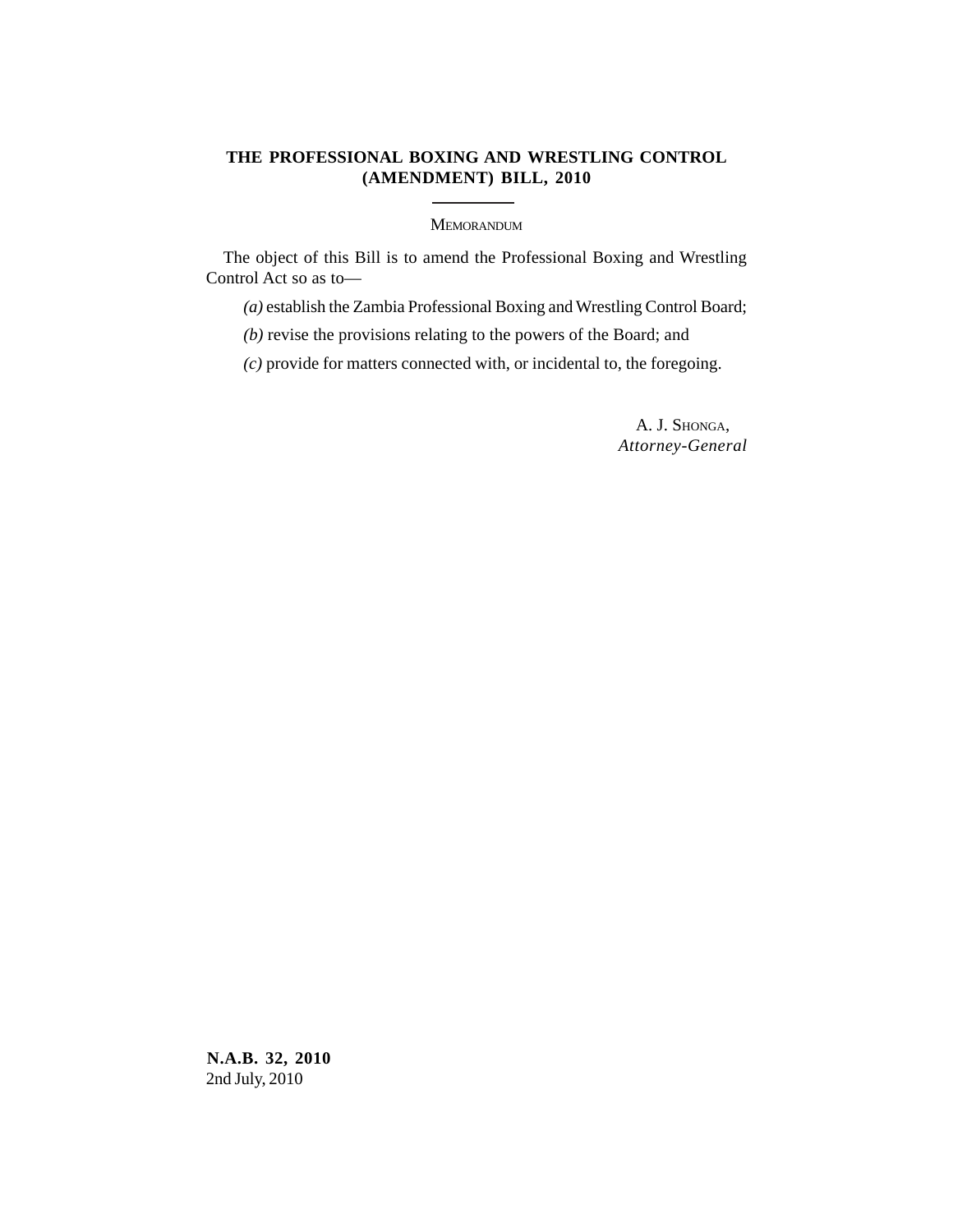## **A BILL**

ENTITLED

## **An Act to amend the Profesisonal Boxing and Wrestling Control Act**

|    | ENACTED by the Parliament of Zambia.                                                                                                                                                                                                                                                                                                                                                      | Enactment                                                                                 |
|----|-------------------------------------------------------------------------------------------------------------------------------------------------------------------------------------------------------------------------------------------------------------------------------------------------------------------------------------------------------------------------------------------|-------------------------------------------------------------------------------------------|
|    | This Act may be cited as the Professional Boxing and<br>1.<br>Wrestling Control (Amendment) Act, 2010, and shall be read as                                                                                                                                                                                                                                                               | Short title                                                                               |
| 5  | one with the Professional Boxing and Wrestling Control Act, in<br>this Act referred to as the principal Act.                                                                                                                                                                                                                                                                              | Cap. 136                                                                                  |
|    | 2. The long title of the principal Act is amended by the deletion<br>of the words " a Zambia Professional Boxing Control Board and a<br>Zambia Professional Wrestling Control Board" and the substitution<br>therefor of the words " the Zambia Professional Boxing and<br>10 Wrestling Control Board."                                                                                   | Amendment<br>of long title                                                                |
|    | 3. Section two of the principal Act is amended by the deletion<br>of the definition of "Board" and the substitution therefor of the<br>following definition:                                                                                                                                                                                                                              | Amendment<br>of section 2                                                                 |
| 15 | " Board " means the Zambia Professional Boxing and<br>Wrestling Control Board established under section three.                                                                                                                                                                                                                                                                            |                                                                                           |
|    | The principal Act is amended by the repeal of section three<br>4.<br>and the substitution therefor of the following section:                                                                                                                                                                                                                                                              | Repeal and<br>replacement<br>of section 3                                                 |
| 20 | There is hereby established the Zambia Professional<br>3.<br>Boxing and Wrestling Control Board which shall be a body<br>corporate with perpetual succesion and a common seal,<br>capable of suing and of being sued in its corporate name<br>and with power, subject to the provisions of this Act, to do all<br>such acts and things as a body corporate may, by law, do or<br>perform. | Establishment<br>of Zambia<br>Professional<br>Boxing and<br>Wrestling<br>Control<br>Board |

**N.A.B. 32, 2010**